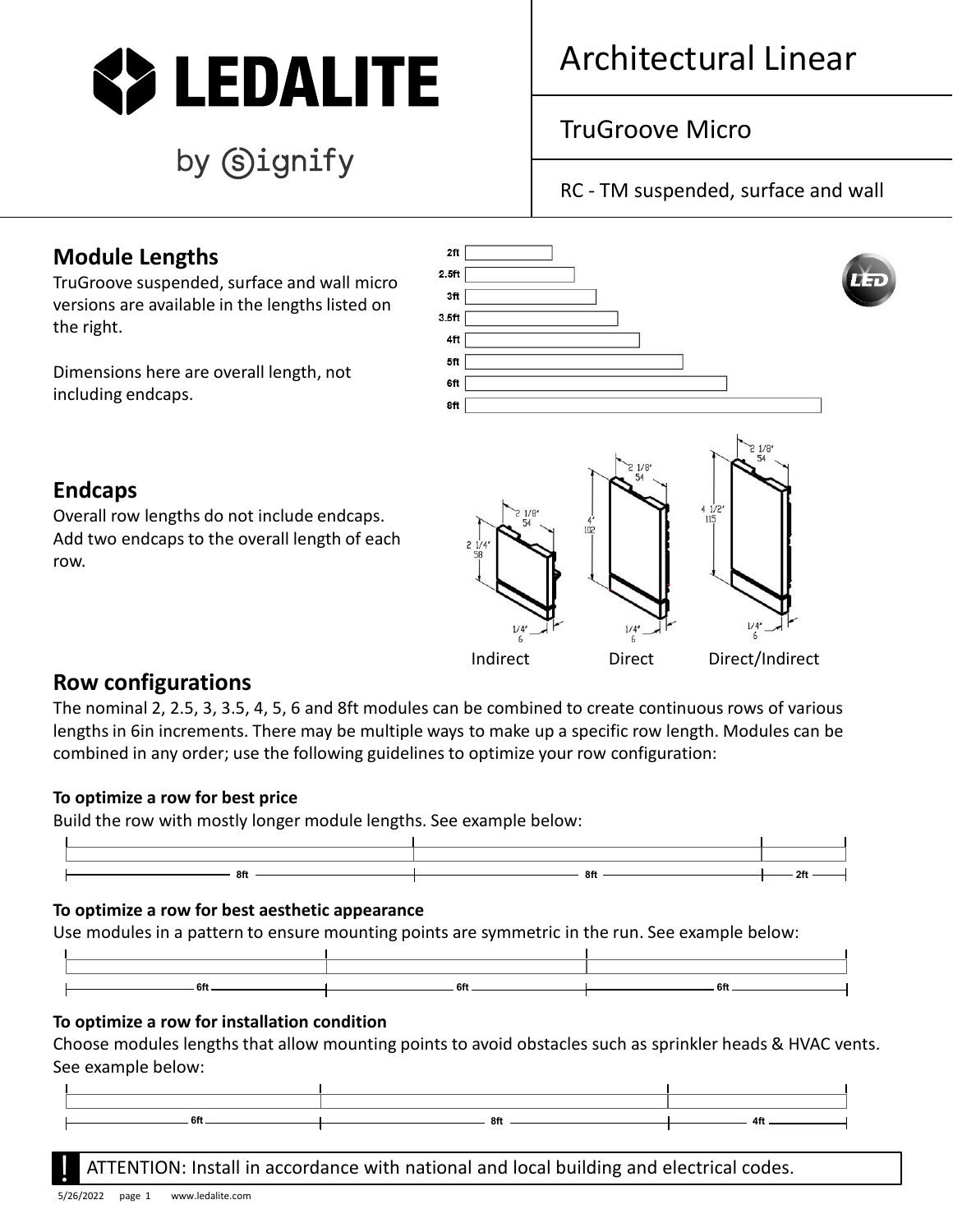## **RC-TM** ROW Configurations

#### **Lens Only Module Lengths**

TruGroove suspended, surface and wall micro versions with lenses only are available in the lengths listed on the right.\*

#### **Louver Only Module Lengths**

TruGroove suspended, surface and wall micro versions with louvers only are available in the lengths listed on the right.\*

#### **Lens/Louver Combo Lengths**

TruGroove suspended, surface and wall micro versions with combination lens and louver are available in the lengths  $\geq 4$ ft as listed on the right.\* Louver length: 6in or 1ft

Louver position: one end or both ends

#### **Lens Module Lengths with Sensor**

TruGroove suspended, surface and wall micro versions with lens and sensors are available in the lengths listed on the right. Suspended and surface fixtures can be rotated 180˚. Wall fixtures are mounted on the wall, with sensors placed on the left end.\*

#### **Louver Module Lengths with Sensor**

TruGroove suspended, surface and wall micro versions are available with louvers and sensors in the lengths listed on the right. Suspended and surface fixtures can be rotated 180˚. Wall fixtures are mounted on the wall, with sensors placed on the left end.\*







#### 3ft **ca** 0000000000000000

- 3.5ft **. 00000000000000000000**
- 4ft **...** 0000000000000000000000000
- 5ft **Bottom Contract Contract Contract Contract** Bottom view of fixtures
- 
- 

\*Dimensions are overall fixture lengths, not including endcaps.

**ATTENTION: Install in accordance with national and local building and electrical codes.**<br>5/26/2022 page 2 www.ledalite.com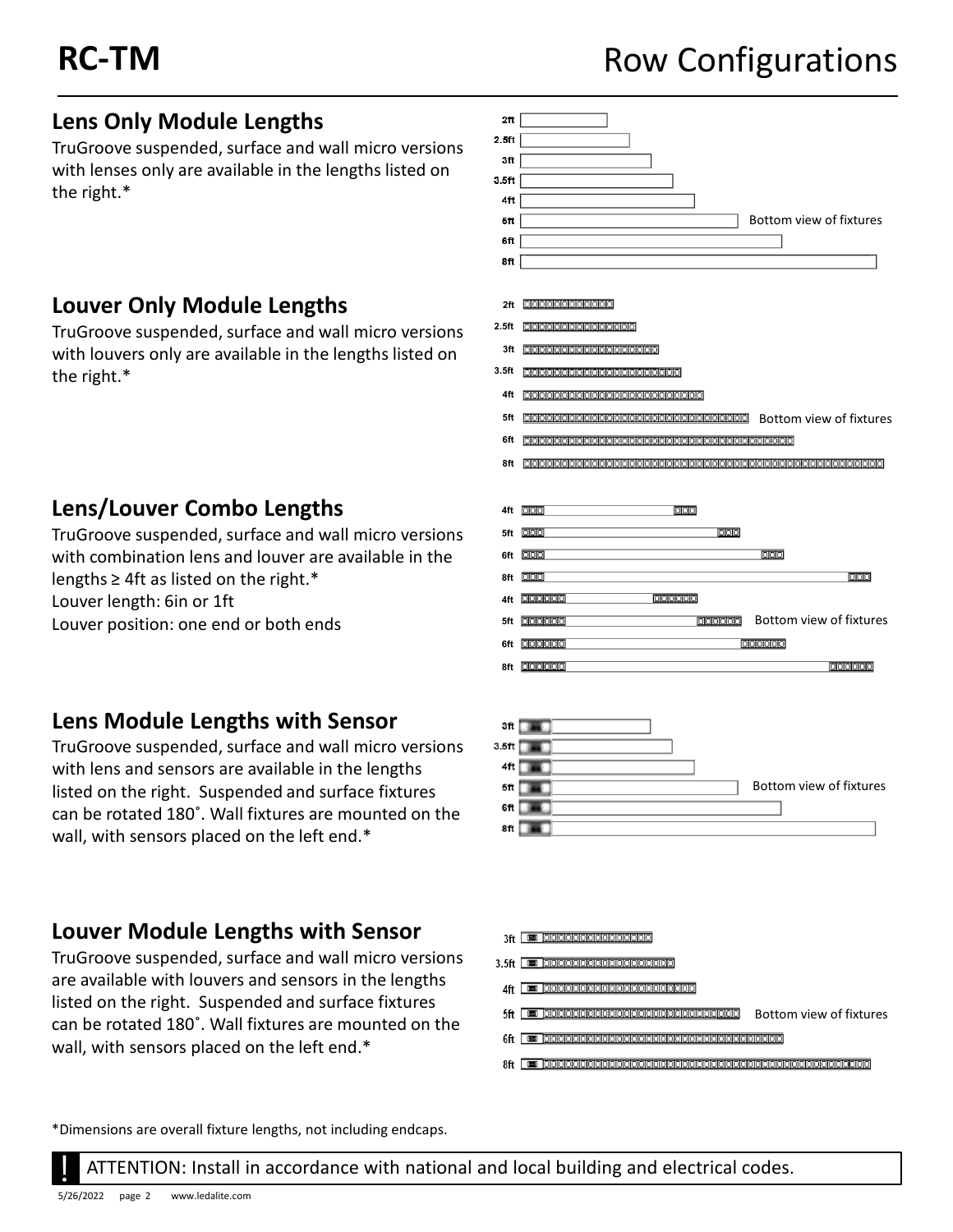#### **Suspended Mount Spacing**

Suspended sling mount brackets attach at run ends and joints. For on-grid T-bar ceiling installations, mounts attach directly to T-Bar. Mounting options are available for off-grid T-bar installations, non-accessible ceilings and a wide variety of other ceiling types.



#### **Surface Mount Spacing**

Surface mounting studs should be located close to ends of modules within range specified below.

| ´→ 1.7" - 2.3"<br>(42mm-58mm) | $1.7" - 2.3"$<br>(42mm-58mm) | $1.7" - 2.3" (-42mm-58mm)$ |
|-------------------------------|------------------------------|----------------------------|
|                               |                              |                            |
|                               |                              |                            |

#### **Wall Mount Spacing**

Variable wall mount brackets can be positioned within 12" of module end or joint. Maximum distance between wall mounts is 48".



#### **Power Feed**

Power for the entire row can be placed at either end or any joint. See examples below.



ATTENTION: Install in accordance with national and local building and electrical codes.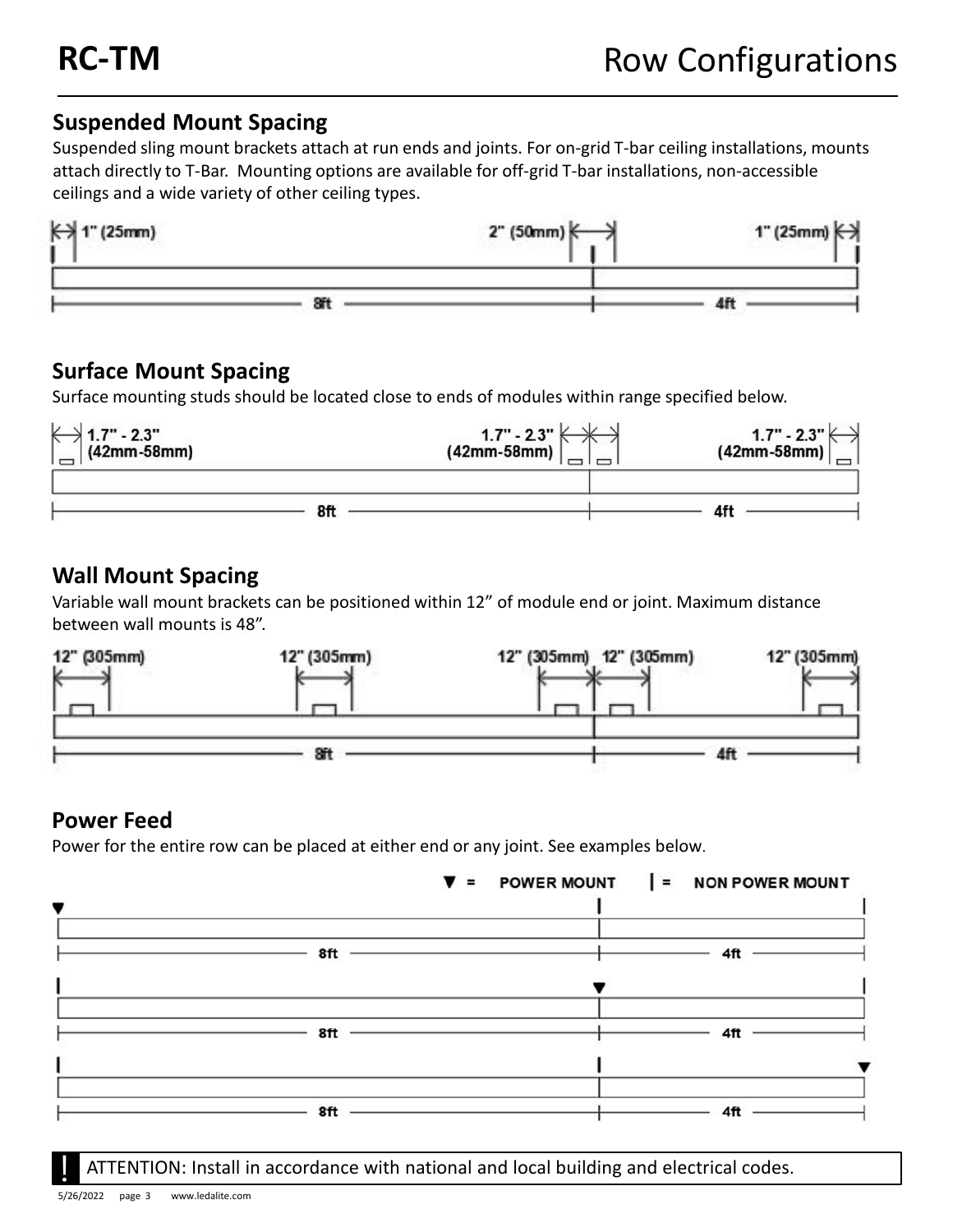#### **Battery Pack (BP)**

Select modules are available with an optional Battery Pack which will power the entire length of a module.

#### **Suspended & Wall: Direct/Indirect or Indirect/Direct - BP Availability**

Module lengths of ≥ 6ft are available with an optional Battery Pack which will power the entire length of the direct hemisphere.

| 6ft |                       |
|-----|-----------------------|
| 8ft | Side view of fixtures |

#### **Suspended, Surface & Wall: Direct - BP Availability**

Module lengths of ≥ 4ft are available with an optional Battery Pack which will power the entire length of the direct hemisphere.

| 4ft |                       |
|-----|-----------------------|
| 5ft |                       |
| 6ft |                       |
| 8ft | Side view of fixtures |

#### **Suspended & Wall: Indirect - BP Availability**

Module lengths of ≥4ft are available with an optional Battery Pack which will power the entire length of the indirect hemisphere.

| 4ft |                       |
|-----|-----------------------|
| 5ft |                       |
| 6ft |                       |
| 8ft | Side view of fixtures |

ATTENTION: Install in accordance with national and local building and electrical codes.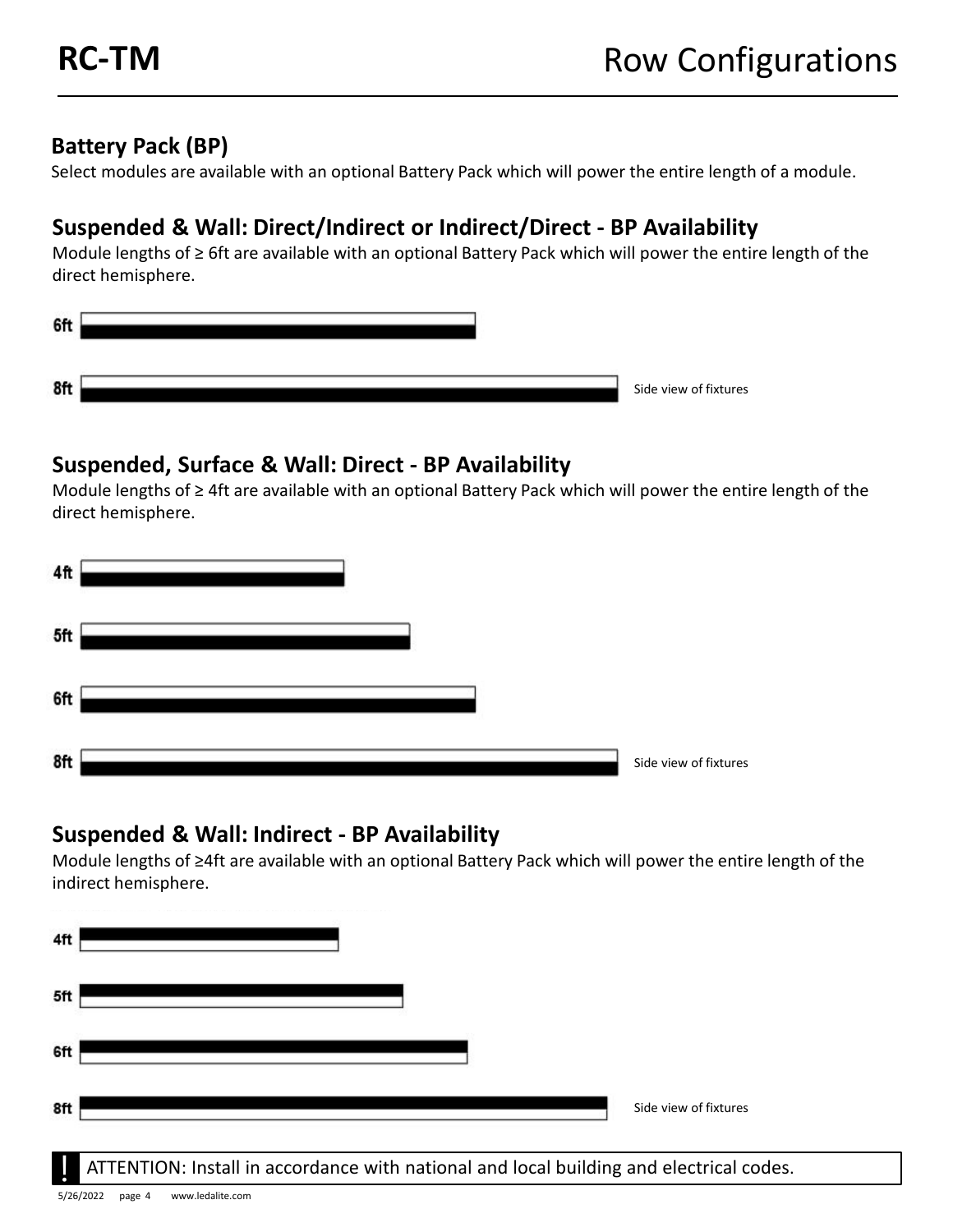#### **Sensors in Rows**

#### **Single Sensor Controlling Whole Row**

- 1. Purple & brown (or purple & grey/pink) control wires **MUST** be connected between fixtures. Note:
	- A maximum of 8 drivers can be wired to one sensor; confirm fixture driver count with factory.



#### **Multiple Sensors Controlling Separate Zones in a Row**

- 2. Purple & brown (or purple & grey/pink) control wires **MUST NOT** be connected between zones. Notes:
	- A maximum of 8 drivers can be wired to one sensor; confirm fixture driver count with factory.
	- Only one sensor is allowed on a wired zone. (Sensors can be paired together wirelessly via a mobile app).

|                            | Integral Sensor | Zone 1 | ∽<br>∸<br>Integral Sensor<br>Zone 2 |
|----------------------------|-----------------|--------|-------------------------------------|
| Alternate<br>$\frac{1}{2}$ | - - - - - - 1   |        |                                     |
| Remote Sensor              |                 |        | Bottom view of fixtures             |
|                            |                 | 8ft    | 41 L                                |

#### **Sensor Spacing**

- For correct operation, sensors should be placed a minimum distance of 8ft apart.
- Wireless sensors should be placed no further than 40ft apart for good wireless signal connection.



#### **Important Consideration When Using Sensors in a Row**

- For fixtures with wireless sensors (CS, SB or RA options): **DO NOT** connect fixture purple & brown (or purple & grey/pink) control wires to an external dimming switch. Fixture mains wiring should not be connected to a circuit with an external on/off switch.
- For best aesthetic condition, place sensors at ends of row only so as not to break the continuous lens.
- For better occupancy coverage in longer rows, sensors may be placed mid run, but keep in mind this will break the continuous lens into discrete sections. Alternatively, remote sensor may be used, note the same wiring rules will apply.

! ATTENTION: Install in accordance with national and local building and electrical codes.